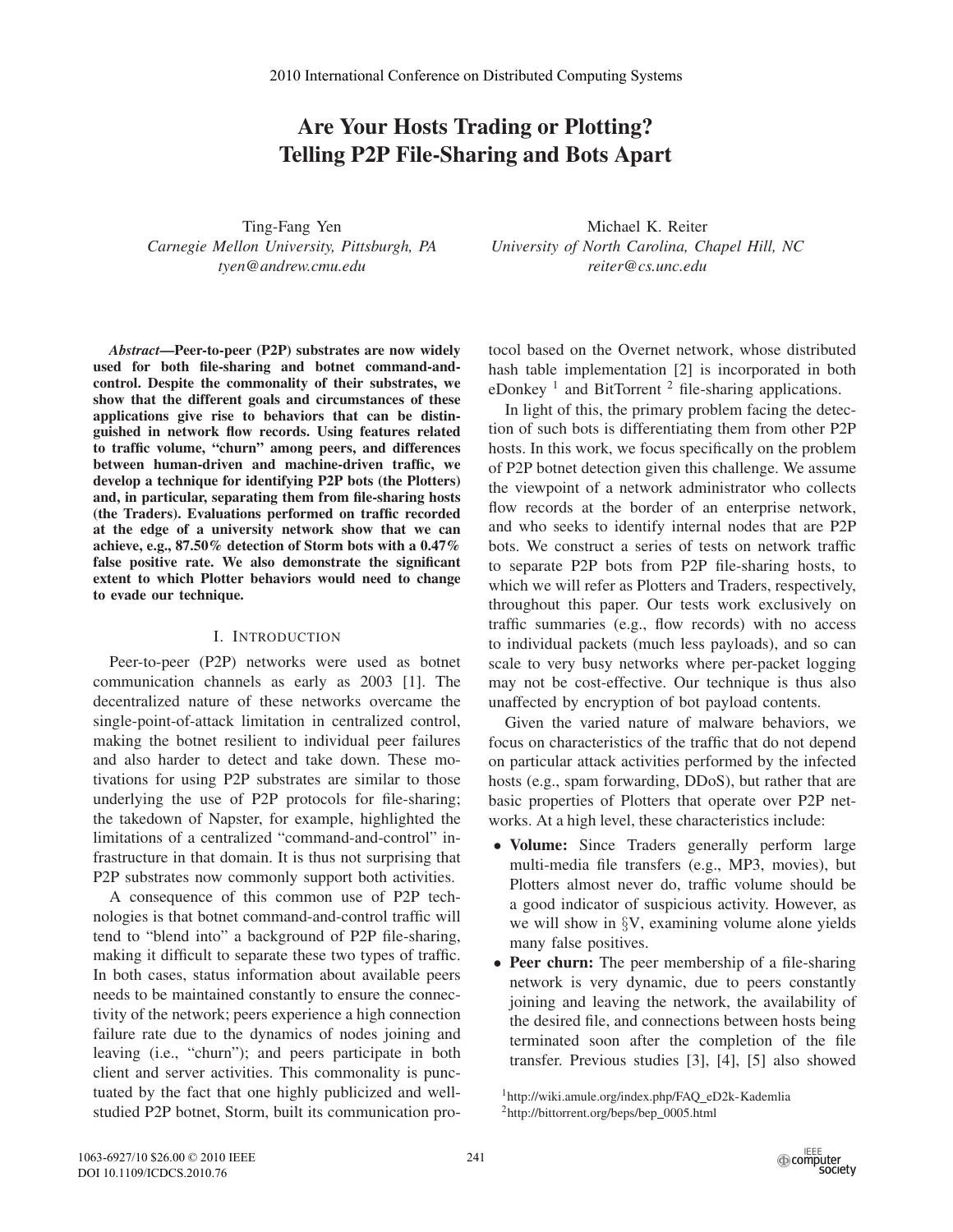that most Traders appear only once a day, and remain connected for short durations (minutes). Plotters, by contrast, are likely to experience less churn in peer membership, since they are required to maintain connectivity to their peers to receive and execute commands from the botmaster. The Plotter also cannot control when network access will be available, and so it is often opportunistic in communicating with peers, i.e., whenever it has a chance. In addition, each Plotter maintains a list of known peers with which to communicate, such that they tend to contact the same hosts repeatedly.

• **Human-driven versus Machine-driven:** Perhaps a more basic difference between Plotters and Traders is that, while file-sharing activities are mainly humandriven, Plotters are almost entirely automated. This causes much of their traffic to exhibit temporal similarity that is rarely seen among those from human activities. Previous studies on distinguishing humans and bots in Internet chat rooms also observed that human behaviors are more complex than bots [6].

We construct measures of each of these characteristics, framing them into tests that distinguish Plotters from Traders. To our knowledge, our work is the first to target Plotters from the perspective of their commonality (or the lack thereof) with other P2P protocols.

We use these tests to build a technique for separating Plotters from Traders (and other hosts), and evaluate the ability of our technique to identify Plotters within traffic observed at the border of a university campus network. Our results show that Storm bots can be identified with up to 87.50% true positive rate and only 0.47% false positives, despite the fact that Traders using the *same* P2P substrate were present in our tests. We also perform tests with Nugache bots, where we show that for a false positive rate of 0.57%, we can detect 34.80% of the bots. We will explore the reasons behind our lower though still substantial — detection rate in this case.

A final contribution of our work is to examine how much malware behavior would need to change to evade our technique. We quantify for each of our component tests the degree to which Plotters would need to alter their behaviors to evade them. The results suggest that evading our technique would require significant behavioral changes of existing botnets. Moreover, due to the way in which our tests are constructed, it would typically not be evident to the Plotters how much change would be sufficient to evade them.

## II. RELATED WORK

Much work to date has focused on detecting the centralized command-and-control architecture utilized by early botnets [7], [8], [9], [10], [11], [12]. But as malware increasingly take advantage of peer-to-peer networks as their main communication channel, i.e., the Plotters, these approaches become largely ineffective, since their basic assumptions about the malware control architecture or protocol no longer hold true. Recent efforts from the research community on understanding Plotters, including Storm [1], [13], [14], [15], Nugache [13], Waledac [16], [17], [18], and Conficker [19], provided valuable insight to the operations of these malware, but effective techniques to detect them and future variants are still a subject of ongoing research.

Early work on disrupting Plotters (targeting Storm, in particular) injected a large number of fake nodes into the network to perform various Sybil attacks [15], [20], [21], such as content poisoning or eclipsing certain nodes from the rest of the P2P network. These studies showed that the effectiveness of the attack depends on the attack duration as well as the number of Sybils. Kang et al. [22] developed a P2P monitor that infiltrated the Storm botnet to identify the IP addresses of infected hosts. They showed that the monitor was able to detect bots behind firewalls or NAT devices, achieving a broader coverage than others that actively crawl the network. Wurzinger et al. [23] constructed network intrusion detection signatures to identify botmaster commands by examining bot binaries running in controlled environments. Their observation is that changes in the network behaviors of a Plotter are indications of it having received commands from the botmaster. They examine network traffic immediately preceding behavior changes, and identify common substrings in the payload that can be used as signatures. This approach is hindered by Plotters that encrypt their communication, and requires access to the malware binary.

Many approaches have also been proposed that detect malware by examining the behavioral characteristics of the network traffic. BotHunter [24] detects compromised hosts by identifying a series of events that takes place when a vulnerable host is infected, and which shows evidence of coordinated activities between the infected host and the botmaster. However, since they specifically focused on detecting events related to certain suspicious behaviors, including scanning, binary download, and control channel establishment, Plotters not conforming to this profile would go undetected. Other works correlated traffic characteristics to identify hosts exhibiting similar network behaviors, such as performing suspicious activities (e.g., scanning, spamming) and sharing common communication contents [25], exhibiting similar traffic statistics and suspicious ac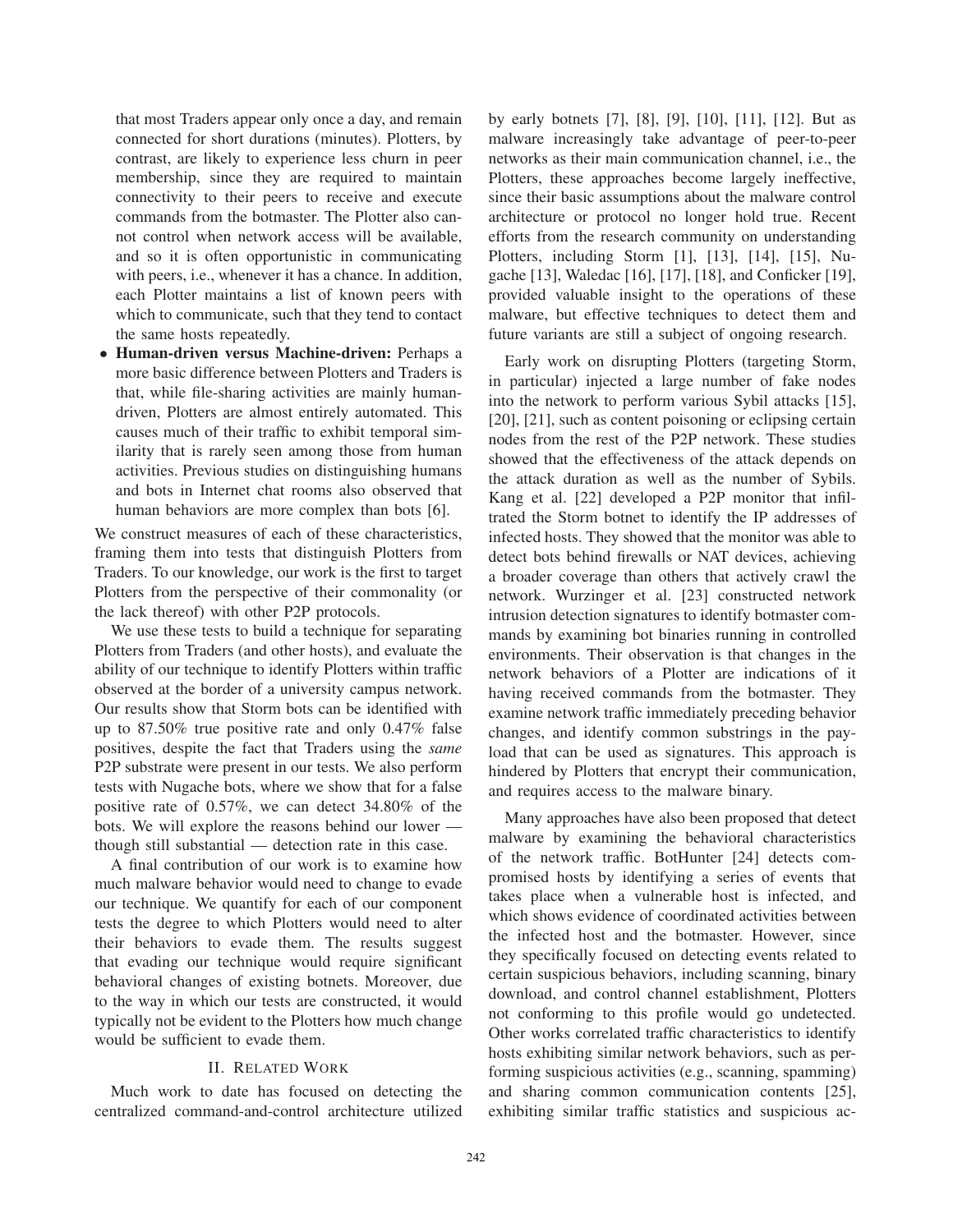tivities [26], or contacting the same new destinations, exchanging similar payload, and involving hosts of similar software platform [27]. These approaches can be evaded by changes in malware behavior, many of which have already taken place, such as turning to social engineering as an infection vector instead of scanning, or using encryption to make payload analysis difficult. Still others (e.g. [28]) use behavioral analysis to identify P2P-bot behaviors exhibited over non-P2P protocols.

In contrast to previous work, we focus specifically on distinguishing Plotters, whose command-and-control channel is implemented in a P2P fashion, from Traders. We do so by observing network-level characteristics inherent to P2P applications, but that are able to distinguish Plotters from Traders due to the different goals and circumstances behind how they utilize the P2P protocol. For example, Plotters communicate over P2P networks mainly for subtlety and resilience, instead of large file exchanges. They are also incentivized to maintain persistent connections to other peers in the network, in contrast to Traders, who have been observed to go offline after the completion of file transfers [5].

Jelasity et al. [29] studied techniques that can be deployed by Plotters to evade P2P traffic detection. However, they only consider the case where traffic dispersion graphs (TDGs) [30] are used to identify P2P traffic. The TDG-approach assumes a global view of the network, constructing a communication graph between all nodes to check if the average degree and the fraction of nodes with both incoming and outgoing connections are above a threshold. To evade such detection, the authors specifically focused on reducing the number of peers each Plotter contacts, such that most of the botnet's traffic are routed through a few fixed nodes. While this approach may limit the number of detectable Plotters using TDGs, its impact on other methods for identifying P2P traffic (that do not require the communication graph) is not evaluated.

One of the characteristics explored in this work is the difference between human-driven and machine-driven traffic. This observation has also been applied in other contexts, including cheat detection in online games [31], distributed denial-of-service attack defenses [32], [33], and chat bot detection in Internet chat rooms [6]. While most approaches to identifying automated traffic were host-based, Gianvecchio et al. [6] found that the network traffic from human activities shows a higher entropy than those from bots, for the case of Internet chat room traffic. Lu et al. [34], [35] assume Plotter activities to be more synchronized than human activities, and detect Plotters by looking for hosts with similar byte frequency distributions in their payload within the same time window, e.g., one second. This approach can thus be evaded with encryption. Giroire et al. [36] proposed a method to detect centralized botnet command-andcontrol traffic by monitoring persistent and regular connections made to the same group of destination IP addresses, i.e., the command-and-control server. Since legitimate user traffic can also appear to be persistent and regular, this approach requires whitelisting common sites users visit, and is not suitable for detecting Plotters that communicate over P2P.

Another line of work, orthogonal to ours, includes techniques for identifying behaviors involving certain operations of Plotters. Ramachandran et al. [37] observed that botmasters lookup DNS blacklists to determine whether their Plotters are blacklisted. The authors thus monitor lookups to a DNS-based blacklist to identify infected hosts. Fast-flux is a technique used by botnets to hide the backend control server [38]. It operates by using dynamic DNS to establish a proxy network based on the infected hosts, such that a single domain is associated with many different IP addresses. Methods for identifying fast-flux include observing the geographic diversity in the IPs associated with a domain and the heterogeneity of those hosts [39], [40], [41]. Since fast-flux networks are often used to host spam campaigns or phishing websites, Hu et al. [42] also proposed to detect hosts participating in fast-flux networks by identifying HTTP redirection activity.

# III. DATA COLLECTION

In this work, we assume the role of a network administrator that aims to identify Plotters internal to her network, by observing only traffic crossing the border of the network. The network traffic utilized in our analysis is organized into bi-directional flow records by Argus (http://www.qosient.com/argus), which is a realtime flow monitor based on the RTFM flow model [43], [44]. Argus inspects each packet and groups together those within the same connection into one bi-directional record. In particular, TCP and UDP flows are identified by the 5-tuple (source IP address, destination IP address, source port, destination port, protocol)<sup>3</sup>, and packets in both directions are recorded as a summary of the communication, namely, an Argus flow record. Each Argus record includes the source and destination IP addresses and ports, the protocol, the start and end times of the flow, the packet and byte counts, and the first 64

<sup>&</sup>lt;sup>3</sup>Since Argus records are bi-directional, the source and destination IP addresses are swappable in the logic that matches packets to flows. However, the source IP address in the record is set to the IP address of the host that initiated the connection.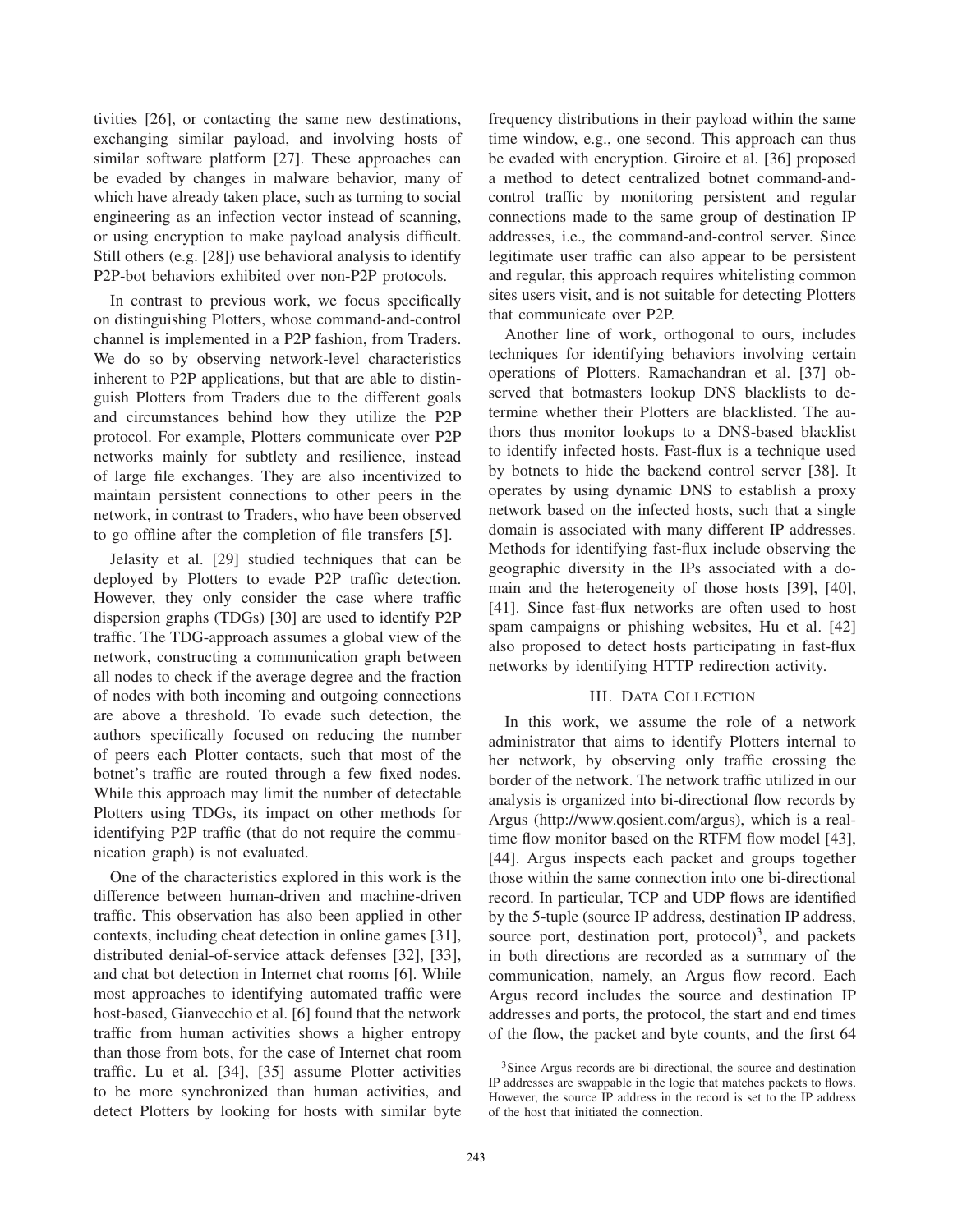bytes of the payload on the connection. This payload is used solely for determining ground truth, that is, determining whether the host is a Plotter or a Trader.

We use the following datasets in our analysis:

*CMU dataset:* This dataset consists of anonymized network traffic obtained from the edge routers of the Carnegie Mellon University (CMU) campus network, which has two /16 subnets. The rate of this traffic is about 5000 flows per second, and was collected from 9 a.m. to 3 p.m. over eight days in November 2007. We focus on only TCP and UDP traffic in this dataset.

*Trader dataset:* We identified those hosts in the CMU dataset that are participating in known P2P filesharing networks, i.e., the Traders, using the 64 bytes of payload in each flow record available to us. Specifically, we focus on the three popular file-sharing applications: Gnutella, eMule, and BitTorrent. Hosts running Gnutella were identified by the protocol keywords "GNUTELLA", "CONNECT BACK", and "LIME" in their payload. <sup>4</sup> eMule hosts were identified by the initial byte '0xe3' or '0xc5', followed by various byte sequences as specified in the protocol specification [45]. BitTorrent hosts were identified by the protocol keyword "BitTorrent protocol", web requests to trackers beginning with "GET /scrape" or "GET /announce", and distributed hash table control messages with the substrings "d1:ad2:id20" or "d1:rd2:id20". <sup>5</sup>

*Plotter dataset:* We also obtained Plotter traffic traces gathered from honeynets running in the wild in late 2007 [26]. These include a 24-hour trace of Storm, which contains traffic from 13 bots, and a 24-hour trace of Nugache, which contains 82 bots. Spamming and scanning activities were blocked during the collection of these traces, and so the remaining traffic consists mostly of botnet control traffic, e.g., for peer discovery. As we will describe in §V, these traces were used in our evaluation, where they were overlaid onto the CMU traffic by assigning them to randomly selected internal hosts that are active in the CMU dataset.

### IV. METHODOLOGY

Given network traffic observed at the border of an enterprise network, our goal is to identify internal Plotters, where the main challenge in doing so is to distinguish them from Traders. We construct a set of tests that quantify the characteristics described in §I (volume, peer churn, and human-driven versus machine-driven), which aim to take advantage of the different goals and circumstances behind how Plotters and Traders utilize P2P networks. Each test takes as input a collection of traffic, Λ, which involves a group S of internal hosts over one day, and outputs a subset of hosts in S that exhibit characteristics for which the test evaluates. In the following, we detail the rationale behind each of the characteristics, how they can be useful indicators for distinguishing Plotters from Traders in particular, and the construction of the corresponding test functions. We then describe how multiple tests can be combined to refine the results to narrow in on Plotters within the local network.

## *A. Volume*

The first distinguishing characteristic we consider between Plotters and Traders is the amount of traffic each host contributes to the network. A common purpose of Traders is to exchange data, and much of the data found on popular P2P file-sharing applications are large multi-media files (e.g., several MBytes in size [4]). By contrast, the use of P2P architectures in Plotters is not so much for the sharing of information as for resilience and subtlety. Their traffic hence tends to be much lower in volume. In fact, the Storm botnet was observed to use the P2P protocol only for exchanging control messages, while file transfers were performed over HTTP [1], [13].



Figure 1. Cumulative distribution of the average flow size per host in each dataset over one day.

We examine traffic volume for a host in terms of the average number of bytes per flow that it contributes to the network (i.e., uploaded by the host). Compared to the cumulative byte count, this metric is less likely to be biased by the number of flows generated by a host, since a Plotter that is chatty can accumulate a large byte count over a short time window, while each individual flow is quite light-weight. Figure 1 shows the cumulative distribution of this value per host, plotted from a single day of traffic from the CMU dataset, the Trader dataset, and the Plotter traces. This figure shows that the amount of data contributed by the Plotters (i.e., the Storm and Nugache bots), is significantly smaller than Traders.

<sup>4</sup>http://rfc-gnutella.sourceforge.net/src/rfc-0 6-draft.html

<sup>5</sup>http://wiki.theory.org/BitTorrentSpecification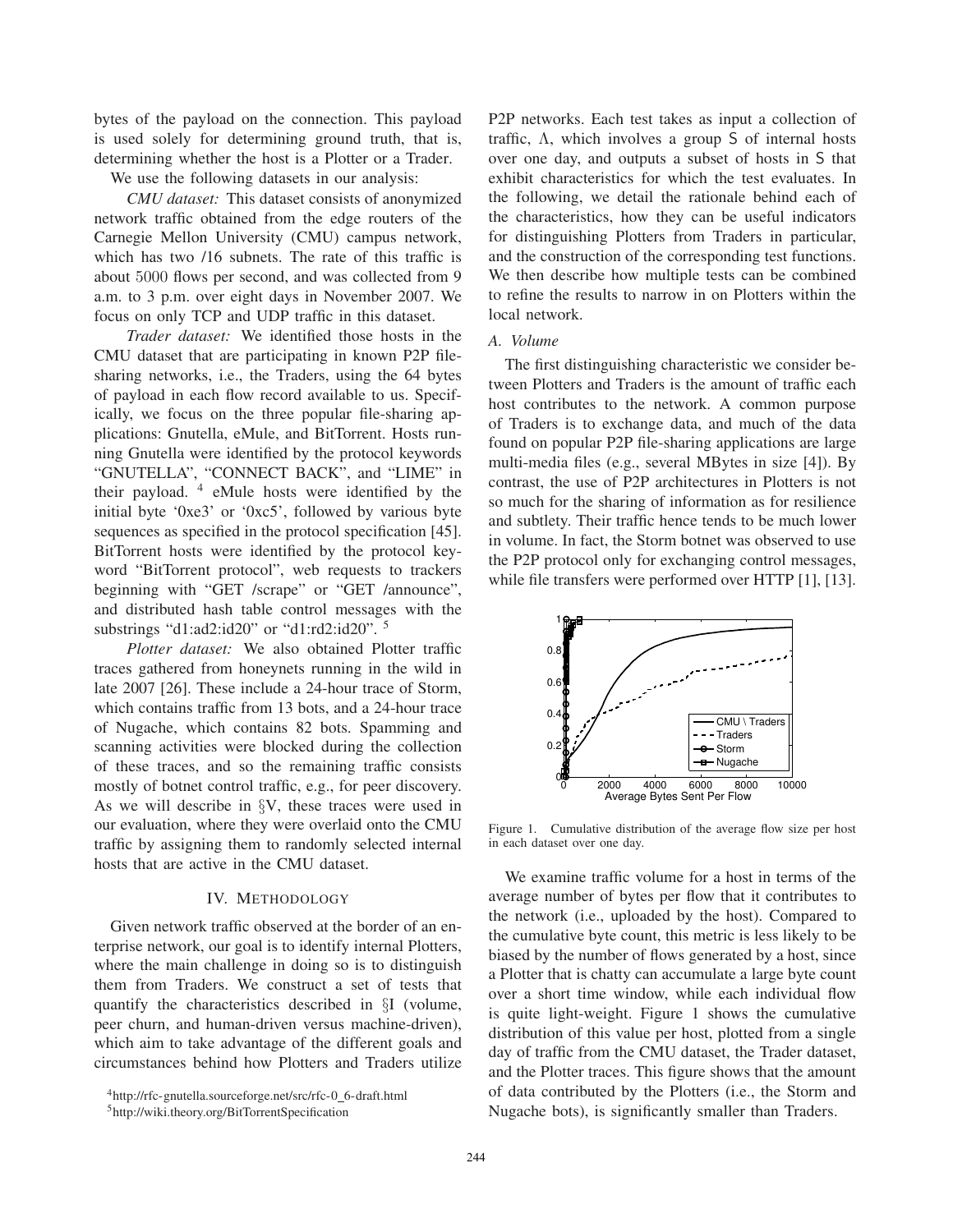*Tests on Volume:* By quantifying a host's traffic volume using the average number of bytes sent per flow, we can define a test function  $\theta_{\text{vol}}$  that uses this characteristic to distinguish between Traders and Plotters. The function takes as input a collection of traffic,  $\Lambda$ , which involves a group S of internal hosts over one day, and a threshold  $\tau_{\text{vol}}$ . Hosts whose average flow size is less than  $\tau_{\text{vol}}$  are returned in the set  $S_{\text{vol}}$ .

In practice,  $\tau_{\text{vol}}$  can be set dynamically depending on the current traffic makeup, for example, as the median value observed across all hosts in S. This can make it more difficult for a Plotter to masquerade itself as a Trader; e.g., the amount of data it sends per flow needs to be larger than the majority of the hosts in the local network, though the Plotter would presumably be unaware of that amount that it must exceed.

### *B. Peer Churn*

Peer churn refers to the dynamics of peers joining and leaving the network, and is a common phenomenon among both Traders and Plotters. This characteristic is often reflected in the high ratio of failed connections observed in P2P networks [46], [47]. Previous studies on P2P file-sharing networks have shown that peers are often connected for only short durations (a few minutes on average) [3], [4], [5], and many of them leave the network permanently after requesting a single file [5].

We hypothesize that even though the dynamics of peer membership is present in both systems, peer churn is less significant among Plotters than among Traders. This is because Plotters have motivation to keep up persistent communications with each other and maintain the connectivity of the botnet, since the botmaster needs to be able to control her bots. The Plotter also cannot control when network access will be available on the infected machine, and so it is often opportunistic in initiating communications, i.e., whenever it has a chance, making a Plotter's network activities more persistent in doing so. In addition, most Plotters store a list of known peers with which it maintains communications, both for bootstrapping itself into the network [1], [13], [14], [15], [16] and to limit the number of active connections. Such behaviors make it more likely for Plotters to contact the same hosts than Traders, whose sets of peers are mainly determined by file availability.

This observation allows us to characterize peer churn using the set membership of the destination IPs that a host contacts. We quantify this by the fraction of new IP addresses that a host contacts in one day, or more specifically, the ratio of (i) the number of IP addresses that a host first contacts after its first hour of activity on that day, and (ii) the total number of IP addresses it contacts in that day. A higher percentage of new contacts indicates a higher amount of churn. Figure 2 shows the percentage of new addresses contacted by Plotters and Traders (in one-day's worth of traffic from the Plotter and Trader datasets). Most Nugache Plotters do not contact any more new IPs after their first hour of activity, while around 60% of the IPs contacted by Storm Plotters were new. By contrast, the majority of Traders contact more than 85% new destinations.



Figure 2. Cumulative distribution of the percentage of new IPs contacted by Traders and Plotters over one day.

*Tests on Peer Churn:* Similar to the tests for volume, we also distinguish Plotters from Traders using churn by performing a coarse separation between the two sets of hosts. The test function for peer churn,  $\theta_{\text{churn}}$ , identifies hosts that have a relatively "low" churn (which are likely Plotters) using a threshold  $\tau_{\text{churn}}$ . By taking as input a collection of traffic  $\Lambda$  involving hosts S and a threshold  $\tau_{\text{churn}}$ ,  $\theta_{\text{churn}}(\Lambda, \mathsf{S}, \tau_{\text{churn}})$  outputs a set S<sub>churn</sub> of hosts that contact a percentage of new IP addresses less than  $\tau_{\text{churn}}$ .

In practice, a Plotter could attempt to evade detection by increasing the fraction of new hosts it contacts, for example, by performing random scanning or initiating connections to different peers on its peer list at every communication attempt. This approach is risky, since it could make the Plotter detectable via other means (e.g., by identifying scanning activities) and reduces the stealthiness of the Plotter. We discuss evasion techniques that can be carried out by Plotters and quantify their induced costs in §VI.

### *C. Human-driven vs. Machine-driven*

Several works on botnet detection have studied the difference between human and machine-driven activities [48], [25], [27], [26], [34], [35]. Only a few of these previous works have applied their technique to detecting P2P Plotters [25], [26]. However, these approaches rely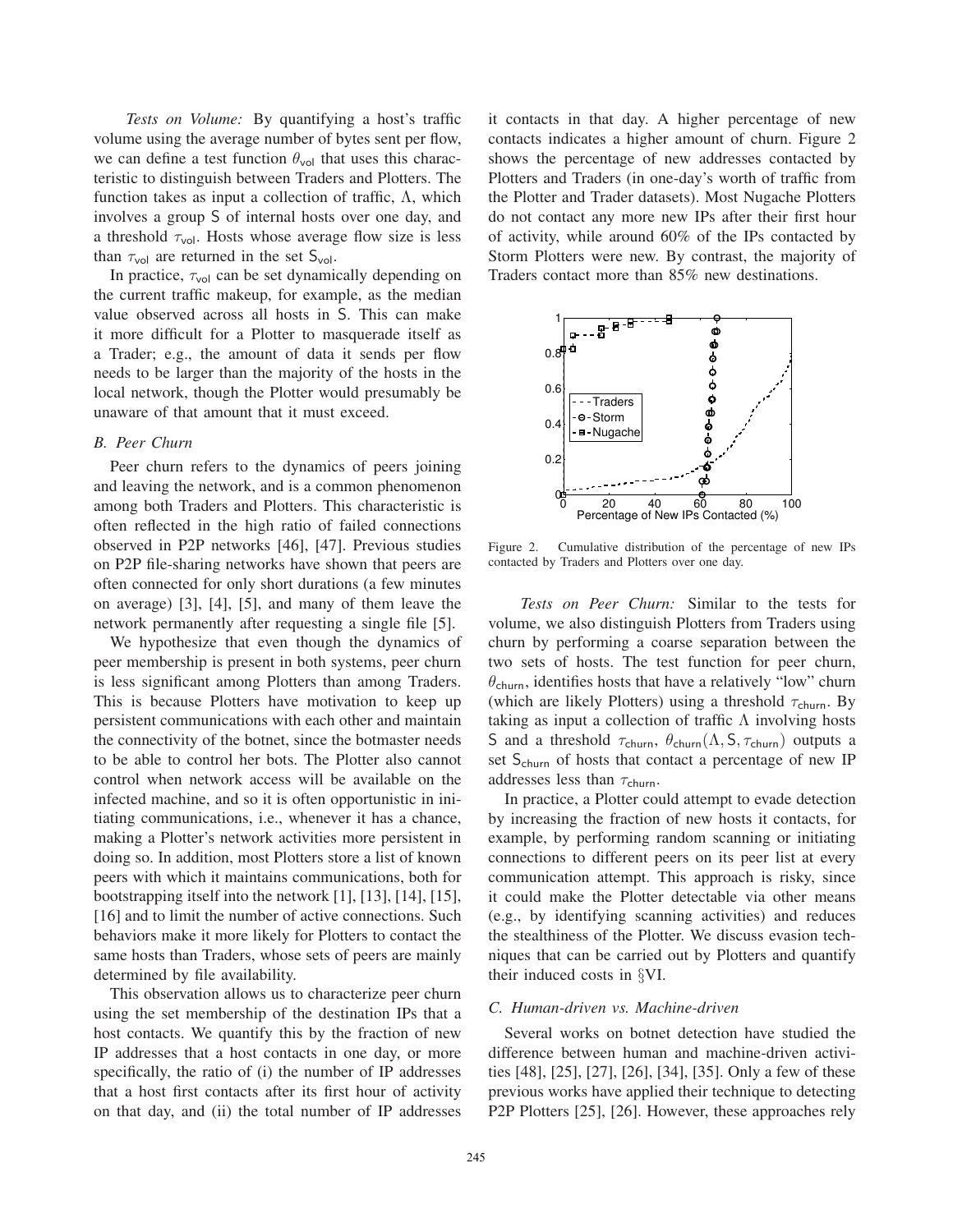on the presence of specific attack activities performed by the infected hosts, such as scanning.

We approach this problem by directly using timingrelated information to characterize the similarity of machine-driven activities, for example, periodic keepalive/status messages exchanged between peers or scheduled checks performed by the Plotters to download new commands. Specifically, for each host, we examine the interstitial time distribution of its "activities" to the same destination IP, where an "activity" is a group of flows that overlap in time, such as multiple connections that are initiated in parallel. This distribution is observed across all destinations contacted by the host, since we do not know which ones are P2P peers. Since Plotters in the same botnet are likely to run similar versions of the bot binary, the timers used in triggering their activities should also follow the same algorithm. Hence the perdestination interstitial time distributions for Plotters should not only stand out from those of Traders, whose activities lack the regularity seen in automated traffic, but also appear "similar" to each other.

*Tests on Human-driven vs. Machine-driven:* To compare the per-destination interstitial time distribution between hosts, we define a function,  $\theta_{hm}$ , that uses a non-parametric approach to construct a histogram that approximates the underlying distribution for each host [49]. The Earth Mover's Distance [50] is then applied as the distance metric for comparing distributions. This allows us to identify clusters of hosts who exhibit similar timing patterns in their network traffic, where hosts whose traffic are mainly machinedriven, e.g., Plotters, should have different interstitial time distributions from hosts that are human-driven, e.g., Traders, and thus fall within separate clusters.

• **Constructing Histograms**. Given a collection of the observed interstitial time samples  $v(s)$  for a host s, we approximate its underlying distribution by constructing a histogram. The choice of histogram bin width is critical in this approximation, since a large value leads to over-smoothing, and a small value increases the sampling error. Moreover, applying a fixed bin width makes it straightforward for a Plotter to manipulate its traffic to evade detection.

In this work, we follow a method proposed by Freedman et al. [49] to identify the optimal bin width, whose goal is to minimize the mean-squared error between the true distribution and the histogram. They show that the bin width can be computed as a function of the sample size  $|v(s)|$  (i.e., the number of observed interstitial time values for host s) and the "spread" of the samples, as represented by the

inter-quartile range of the sample values,  $IQR(v(s))$ . Specifically, the bin width for host  $s, b_s$ , is calculated by  $b_s = 2 \times IQR(v(s)) \times |v(s)|^{-1/3}$ .

• **Clustering Histograms**. One of the metrics for comparing distributions is the Earth Mover's Distance (EMD) [50]. Briefly, EMD is defined as the amount of work that is required to change one distribution into the other by moving "distribution mass" around. It is based on the transportation problem [51], where the challenge is to find routes that will minimize the cost of shipping goods from a group of suppliers I to a group of consumers J. That is, find a set of routes  $f_{ij}$  to minimize  $\sum_{i \in I} \sum_{j \in J} c_{ij} f_{ij}$ , where  $c_{ij}$  is the cost of shipping from supplier  $i$  to consumer  $j$ . By defining  $c_{ij}$  as the distance between the  $i^{th}$  and  $j^{th}$ bins in the histograms, the "distribution masses" are preferably moved between nearby bins. In this way, EMD is especially useful when the distributions are shifts of each other, but otherwise identical.

To find hosts whose network traffic exhibit similar timing patterns, we perform clustering on the histograms using an agglomerative hierarchical algorithm, where each step merges the two existing clusters for which the distance between host histograms, averaged over all ways of drawing one host from the first cluster and one from the second, is minimized (*average linkage clustering*). This iterative process constructs a hierarchical clustering tree with the weight of each link being the distance (as described above) between the two existing clusters it connects. The final set of clusters is formed by cutting the top  $\sigma_{\text{hm}}\%$  links with the largest weights.

Figures 3(a) and 3(b) show the Earth Mover's Distance among pairs of Storm and Nugache bots <sup>6</sup> from our Plotter traces, when  $\sigma_{hm}$  is set to 2%. Compared to pairs of Traders, as shown in Figures 3(c) and 3(d), the Plotters have much "closer" distributions.

In addition to  $\sigma_{hm}$ ,  $\theta_{hm}$  also takes as input a threshold parameter,  $\tau_{hm}$ ;  $\theta_{hm}$  filters out clusters whose diameters exceed  $\tau_{hm}$ . Similar to the two previous tests,  $\tau_{hm}$  can be set dynamically as a function of the diameters across all clusters. The output from the human-driven versus machine-driven test,  $\theta_{hm}(\Lambda, \mathsf{S}, \tau_{hm}, \sigma_{hm})$ , is the union of the host clusters not filtered out in this way.

# *D. Combining the Tests*

Each of the above tests,  $\theta_{\text{vol}}$ ,  $\theta_{\text{churn}}$ , and  $\theta_{\text{hm}}$ , aims to find Plotters using behavioral characteristics of a host's network traffic. Alone, each test may be too coarse to

<sup>&</sup>lt;sup>6</sup>Specifically, here we used the top  $25\%$  Nugache bots in terms of the number of flows they generate. We will return to this in §V-B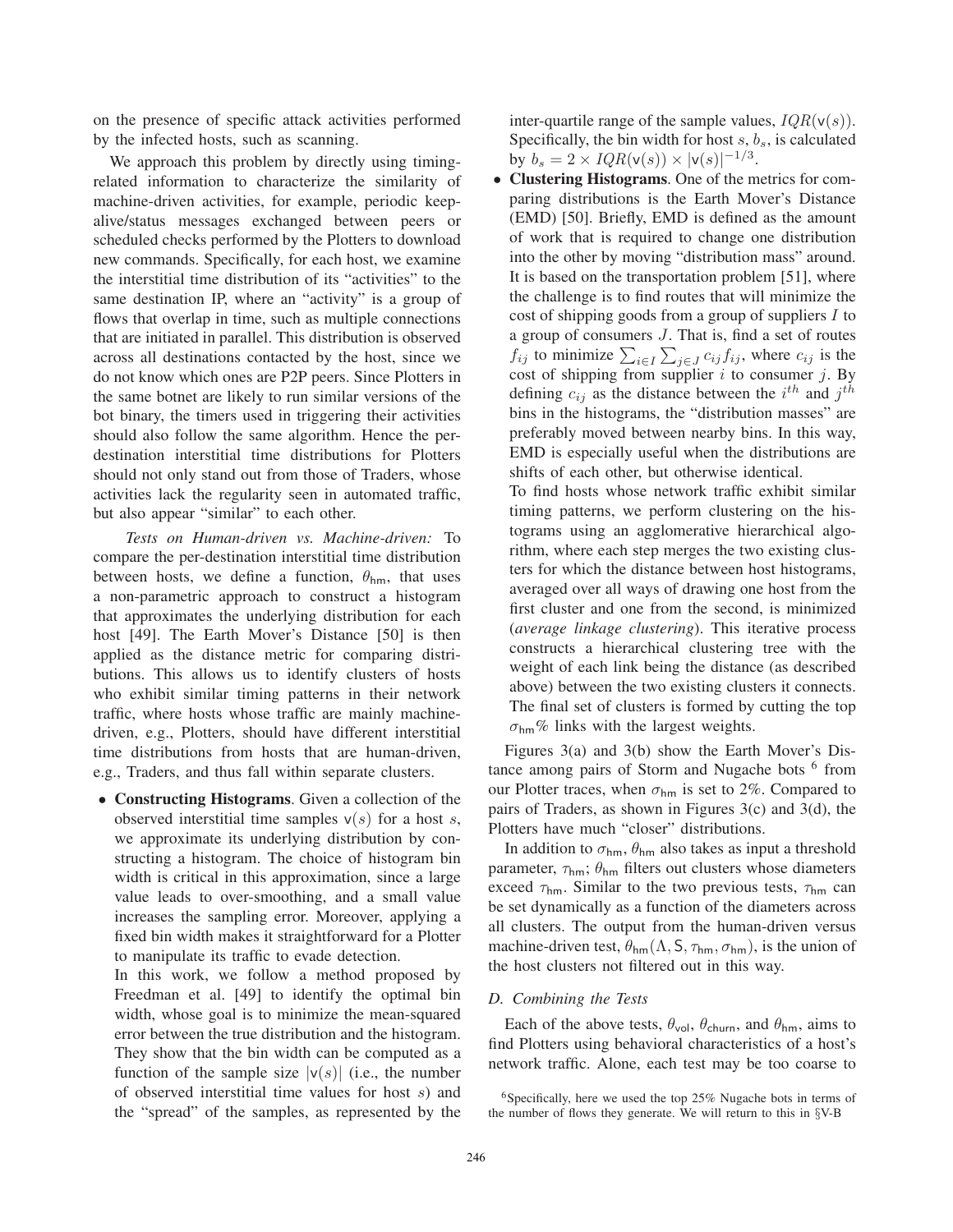

Figure 3. Earth Mover's Distance between pairs of hosts within one day's worth of traffic.  $\sigma_{hm}$  is set to 2%.

FindPlotters(Λ, S)

100:  $S_{vol} \leftarrow \theta_{vol}(\Lambda, S, \tau_{vol})$ 

/∗ Returns hosts with low traffic volume ∗/ 101:  $S_{\text{churn}} \leftarrow \theta_{\text{churn}}(\Lambda, S, \tau_{\text{churn}})$ 

/∗ Returns hosts with low peer churn ∗/ 102:  $S_{hm} \leftarrow \theta_{hm} (\Lambda, S_{vol} \cup S_{churn}, \tau_{hm}, \sigma_{hm})$ 

/∗ Returns hosts with similar timing patterns in their traffic ∗/ 103: **return** Shm

Figure 4. The algorithm used to find suspected Plotters by combining the tests on volume (line 100), peer churn (line 101), and human-driven versus machine-driven traffic (line 102), described in §IV-A, IV-B, and IV-C.

be effective at identifying Plotters. In §V, though, we show that when used in combination, they can narrow in on the Plotters, while largely eliminating other hosts.

Specifically, we combine the tests into an algorithm, FindPlotters, shown in Figure 4. The algorithm takes as input a collection of traffic  $\Lambda$  involving a set of hosts S observed over one day, and outputs hosts who pass our various tests, i.e., that are likely to be Plotters.

### V. EVALUATION

We present an evaluation of the tests described in  $\S$ IV, using traffic from Plotters overlaid onto flow records recorded at the edge of the CMU network (the CMU dataset). For each day of traffic in the CMU dataset, we overlay the bot traces by assigning them to randomly selected internal hosts that are active during that day (including possibly Traders). This makes our testing scenario more realistic, since those hosts still exhibit their normal behaviors, in addition to Plotter activities.

### *A. Initial Data Reduction*

To serve as an initial data reduction step in our analysis, we first deploy a simple method to filter out hosts that are unlikely to be running P2P applications at all, by considering only hosts that have relatively high failed connection rates. Failed connection rate has been utilized in previous works on identifying P2P traffic (e.g., [46], [47]), and here we use it simply as a coarse data-reduction step for eliminating hosts that are likely

not running P2P applications at all, i.e., that are neither a Trader nor a Plotter.

Figure 5 shows the cumulative distribution of the percentage of failed connections per host, plotted from a single day of traffic from the CMU dataset, the Trader dataset, and the Plotter traces. Only hosts that initiated successful connections within that day were included. There is a clear distinction between the curves for the CMU\Trader and Trader datasets, pointing out that P2P hosts do exhibit significantly higher failed connection rates compared to non-P2P hosts. A closer examination of the Traders with a small percentage of failed connections (e.g., less than 10%) revealed that they are BitTorrent hosts downloading Torrent files from trackers over HTTP, but that are not otherwise involved in P2P file-sharing activities.



Figure 5. Cumulative distribution of the percentage of failed connections per host in each dataset over one day.

Surprisingly, the Plotter traces also exhibit very different failed connection rates. In particular, many of the peer discovery messages sent by Nugache Plotters in our trace were unsuccessful, because the remote peer was either not active or not responding. This causes all Nugache Plotters to have more than 65% failed connections. Note that the curves for Storm and Nugache in Figure 5 are generated from the Plotter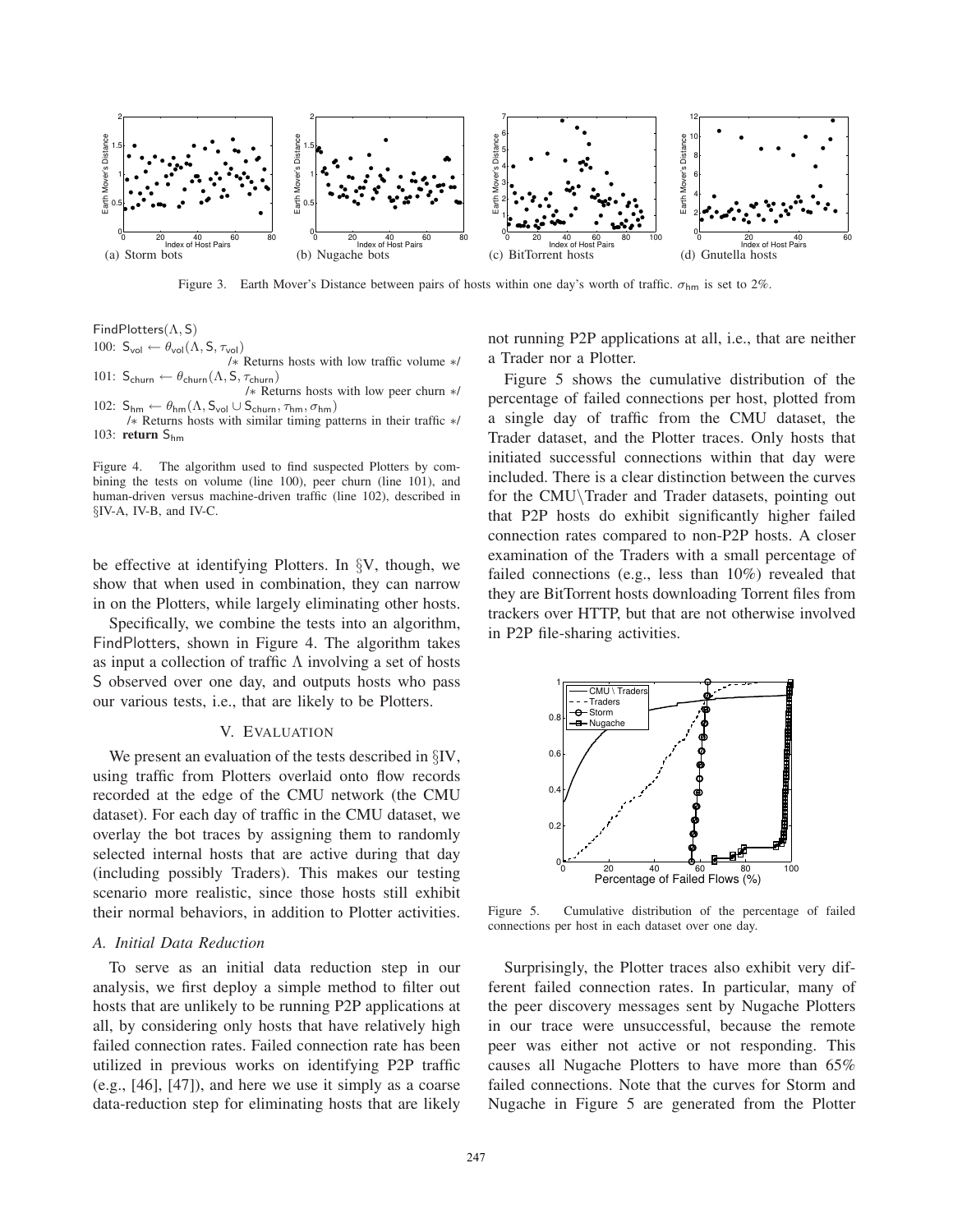traces *only*. When they are overlaid onto the CMU dataset (§V-B), the percentage of failed flows can be biased by the traffic from the CMU host to which we assigned the Plotter traces.

As a data-reduction step to filter out those hosts who are likely *not* involved in P2P activities—while retaining hosts that are in fact running P2P applications—we use the median value among hosts in the CMU dataset with Plotters overlaid (and that initiated successful flows) as the threshold for deciding which hosts to remove from consideration. This value is determined anew for each day of traffic. For example, for the case of Figure 5, the threshold for failed connection rate would be roughly 5% (i.e., 5.75%, the median value for the CMU dataset, then adjusted due to the overlaid Plotter data). Hosts with failed connection rates higher than the threshold are selected as "possibly P2P". This approach not only allows us to eliminate half of the hosts that are not likely to be Plotters, but is also more difficult for a Plotter to evade compared to setting a fixed threshold.

### *B. Identifying Plotters*

We overlaid the Storm and Nugache Plotter traces onto each day of traffic in the CMU dataset by assigning them to originate from randomly selected internal hosts in the CMU campus network active on that day. This combined traffic is first passed through the initial data reduction step, and then given as input to the tests, where each returns a set of hosts that survived the test.

Figures 6, 7, 8 show ROC (Receiver Operating Characteristic) curves for the volume, churn, and humandriven vs. machine-driven tests. The input to the volume and churn tests is the set S of hosts that passed the initial data reduction step described in §V-A. The ROC curves are generated by setting the threshold  $\tau_{\text{vol}}$  to be the 10, 30, 50, 70, or 90th percentile of the average bytes sent per flow per host, and  $\tau_{\text{churn}}$  to be the 10, 30, 50, 70, or 90th percentile of the fraction of new IP addresses contacted per host. The input to the humandriven vs. machine-driven test,  $\theta_{hm}$ , are those hosts that were retained by one of the volume or churn tests (i.e., Svol ∪ Schurn) with their respective thresholds set at the 50th percentiles (and by the initial data reduction step). To generate the ROC curve in Figure 8, the threshold  $\tau_{\rm hm}$  for  $\theta_{\rm hm}$  is set to be the 10, 30, 50, 70, or 90th percentile of the cluster diameters, and  $\sigma_{hm}$  is set to be 2%, 5%, or 10%. We emphasize that each ROC curve plots the true and false positive rates *relative to its input set* (i.e., S for  $\theta_{\text{vol}}$  and  $\theta_{\text{churn}}$ , and  $S_{\text{vol}} \cup S_{\text{churn}}$ for  $\theta_{hm}$ ), as opposed to the overall CMU dataset with Plotters overlaid, in order to highlight the independent discriminating power of each test.



Figure 6. ROC curves for the volume test  $\theta_{\text{vol}}$  when the Storm and Nugache traces are overlaid onto the CMU dataset, after filtering as in §V-A. Results are averaged over the eight days in the CMU dataset.



Figure 7. ROC curves for the churn test  $\theta_{\text{churn}}$  when the Storm and Nugache traces are overlaid onto the CMU dataset, after filtering as in §V-A. Results are averaged over the eight days in the CMU dataset.

Two observations from Figures 6–8 are evident. First, the true positive rates for Storm are higher than Nugache across all three tests, often reaching 100%. We will explore the reasons for this difference at the end of this section. The second observation is that alone, each of the tests would be too coarse to be effective at identifying Plotters, producing high false positive rates that can reach to 90% (e.g., the volume test).

In combination, however, they can be powerful at extracting Plotters from Trader-like hosts. To show this, we utilized the tests together as in the algorithm FindPlotters (Figure 4). To strike a balance between the true positive and false positive rates, we use the 50th percentile among the hosts as the threshold for both  $\tau_{\text{vol}}$  and  $\tau_{\text{churn}}$ , the 70th percentile of the cluster diameters for  $\tau_{hm}$ , and 2% for  $\sigma_{hm}$ . Figure 9 shows how the results are refined at each step, where the maximum false positive rate (across tests for Storm and Nugache) is reduced to 0.57% (i.e., 0.47% and 0.57% for Storm and Nugache, respectively), while maintaining a true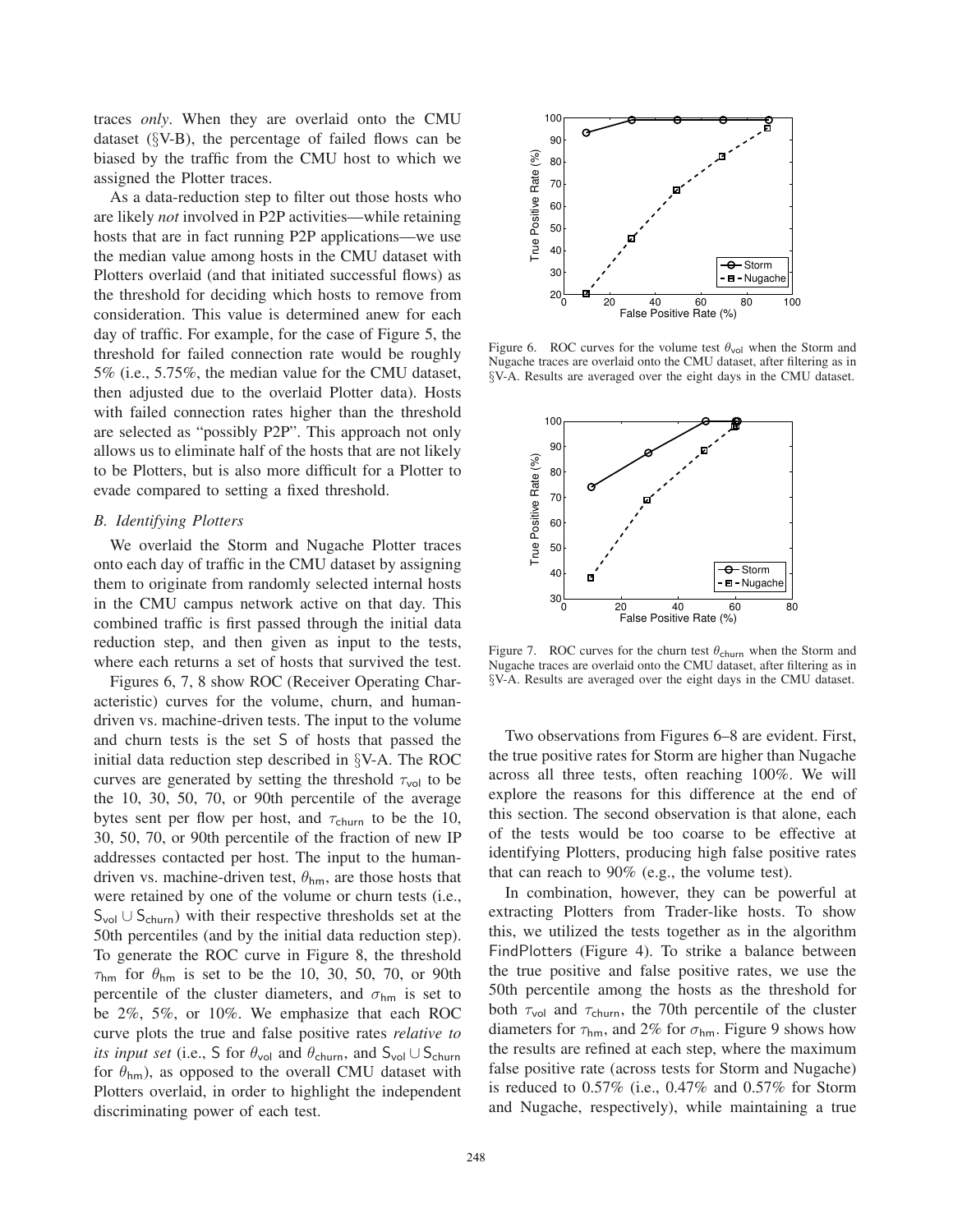

(a) Storm Plotters.



(b) Nugache Plotters.

Figure 8. ROC curves for the human-driven vs. machine-driven test when the Storm and Nugache traces are overlaid onto hosts in the CMU dataset, after filtering as in §V-A and by  $\theta_{\text{vol}}$  and  $\theta_{\text{churn}}$ . Results are averaged over the eight days in the CMU dataset.

positive rate of 87.50% for Storm and 34.80% for Nugache. The percentage of Traders (from the Trader dataset) that remain after each test is also shown for comparison. The maximum percentage (across tests for Storm and Nugache) of remaining Traders is 5.47%, which comprises 13.14% of all the hosts returned by FindPlotters.

We now return to the differences in detection rates between Nugache and Storm. As shown in Figure 9, most false negatives for Nugache resulted from  $\theta_{hm}$ . Further investigation into these results showed that each test, but particularly  $\theta_{hm}$ , tended to filter out less communicative Plotters, as shown in Figure 10. At present, we have been unable to confirm a reason behind the large variance in the activity levels of the Nugache bots in our trace, though those who originally recorded the trace suggested that this may be due to the limited viability of the Nugache botnet at the time this trace was recorded.<sup>7</sup> Further examination showed that a Plotter



Figure 9. Results after applying the tests in sequence, averaged over eight days in the CMU dataset with overlaid Plotter traffic.

that is unable to connect to a given peer may attempt to contact several several other Plotters before approaching the failed peer a second time, if it does so at all. These uncertainties in the Plotter's state before successfully engaging in the botnet results in irregular behaviors that render our tests less effective, as shown in Figures 6–8.



Figure 10. Cumulative distribution of the number of flows generated by the Nugache Plotters that remain after each test, in base-10 log scale. Results are accumulated over the eight days in the CMU dataset.

### VI. EVASION

A Plotter could attempt to change its network behaviors to evade our tests, e.g., by increasing its traffic volume so that it will escape the volume test. However, since the thresholds used in our tests are not fixed at set values, but instead are dependent on traffic statistics from *all* active hosts in the local network, a Plotter would have difficulty in determining the precise thresholds that will allow it to masquerade as a Trader.

Figures 11(a) and 11(b) show, for the volume test  $\theta_{\text{vol}}$ and churn test  $\theta_{\text{churn}}$  conducted on each day of traffic in the CMU dataset, the detection threshold used (i.e., the median among the hosts) versus the median value

<sup>7</sup>Guofei Gu, personal communication, October 2009.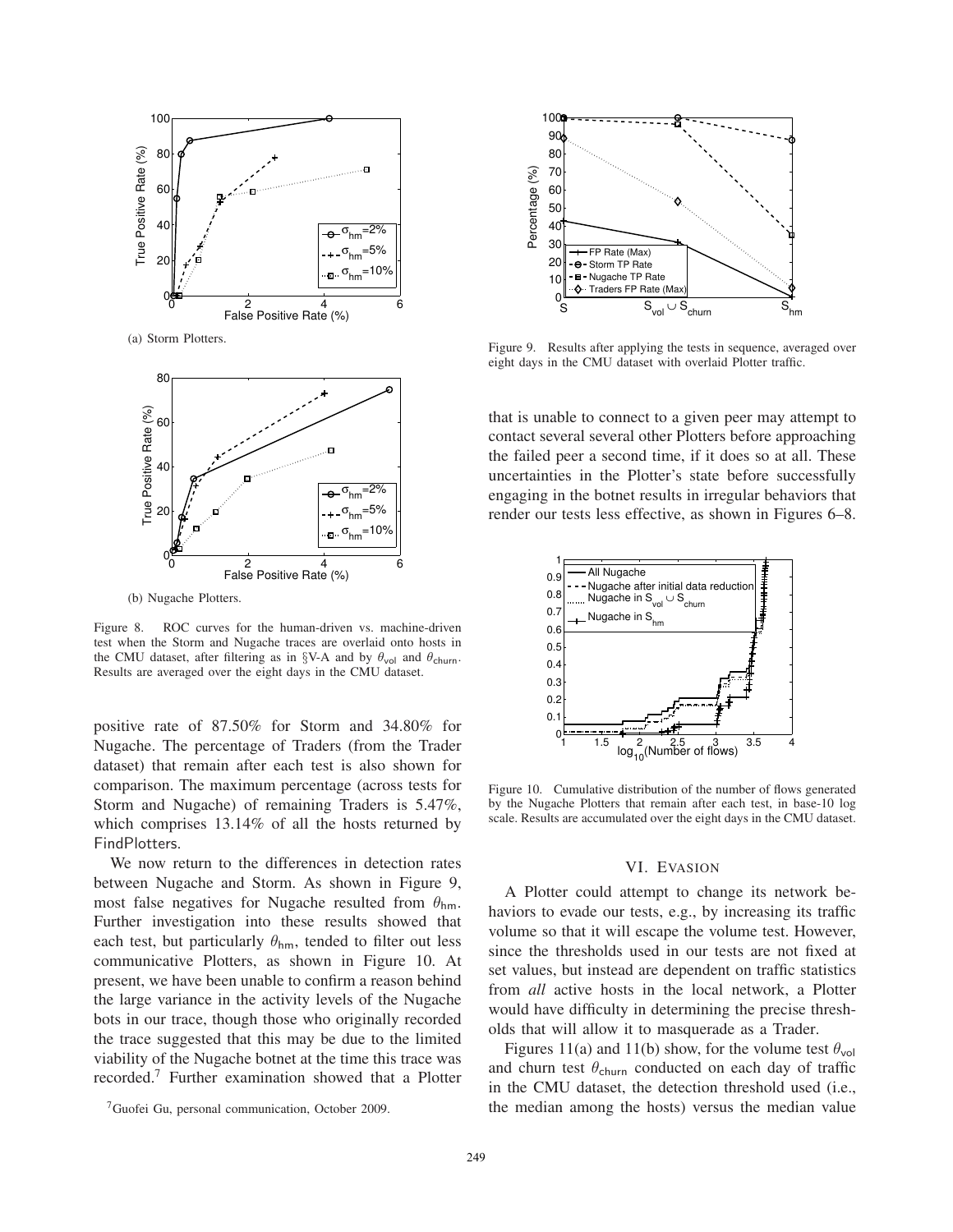

(a) The threshold  $\tau_{\text{vol}}$  in the test  $\theta_{\text{vol}}$  compared to values observed from hosts with overlaid Plotter traffic.



(b) The threshold  $\tau_{\text{churn}}$  in the test  $\theta_{\text{churn}}$  compared to values observed from hosts with overlaid Plotter traffic.

Figure 11. Challenges for detected Plotters to evade  $\theta_{\text{vol}}$  or  $\theta_{\text{churn}}$ . Each of the eight days in the CMU dataset is shown.

among the Plotters that were detected, once assigned to hosts. To evade the volume test,  $\theta_{\text{vol}}$ , the median Storm Plotter would need to generate more than *20* times its original traffic volume per flow. The corresponding multiplicative factor for the median Nugache Plotter is roughly 1.3. To evade the churn test,  $\theta_{\text{churn}}$ , a Plotter can either refrain from contacting hosts it had previously communicated with, or generate connections to a large number of new hosts it talks to only once. As an example of the latter case, a Plotter who wants to raise its percentage of new IPs from 60% to 90% (a typical value of  $\tau_{\text{churn}}$ ), while still maintaining the same number of hosts with which it communicates, would need to increase the fraction of new hosts it contacts by a factor of 1.5. Such evasion attempts from Plotters that increase their traffic volume or the number of new hosts (such as through random scanning) can compromise their stealthiness, making their presence in the network observable through other means (e.g., scan detection) or even by the owner of the infected machine.



Figure 12. Challenges for Plotters to evade  $\theta_{hm}$ . The y-axis is the true positive rate averaged over eight days of the CMU dataset with overlaid Plotter traffic.

The human-driven vs. machine-driven test,  $\theta_{hm}$ , clusters hosts based on the distribution of their perdestination interstitial activity times, and identifies hosts that have similar timing patterns in their communications. Plotters belonging to the same botnet can avoid falling into the same cluster or increase the cluster diameter, for example, by having each Plotter select a different frequency at which to contact peers. This could affect our choice of bin width in histogram construction — which is dependent on both the number of interstitial time samples observed and the inter-quartile range of the samples (see  $\S$ IV-C) — and therefore alter the Earth Mover's Distance (EMD) between Plotters.

To quantify the operational cost for Plotters that want to evade  $\theta_{hm}$ , we simulated Plotters who, instead of initiating communications at regular intervals, always add (or subtract) a random delay before each activity. By manipulating the distribution from which the interstitial times are drawn, the Plotters may disrupt our algorithms so that they no longer fall within the same cluster, or that the cluster diameter exceeds the threshold  $\tau_{hm}$ .

We use the same Plotter traces that were used in the evaluation for this simulation, but add (or subtract) a random delay before every activity a Plotter initiates to a peer with which it had previously communicated. The delay is drawn from a uniform distribution over the interval  $\pm d$ , for each activity. Figure 12 shows the decay in the true positive rate as a function of  $d$ , ranging from 30 seconds to three hours. This suggests that Plotters must randomize their activities by minutes in order to evade detection via this test, potentially slowing the responsiveness of the botnet. Moreover, the perdestination interstitial activity time distribution of other machines in the local network affects the needed value of d, which may be difficult for Plotters to measure.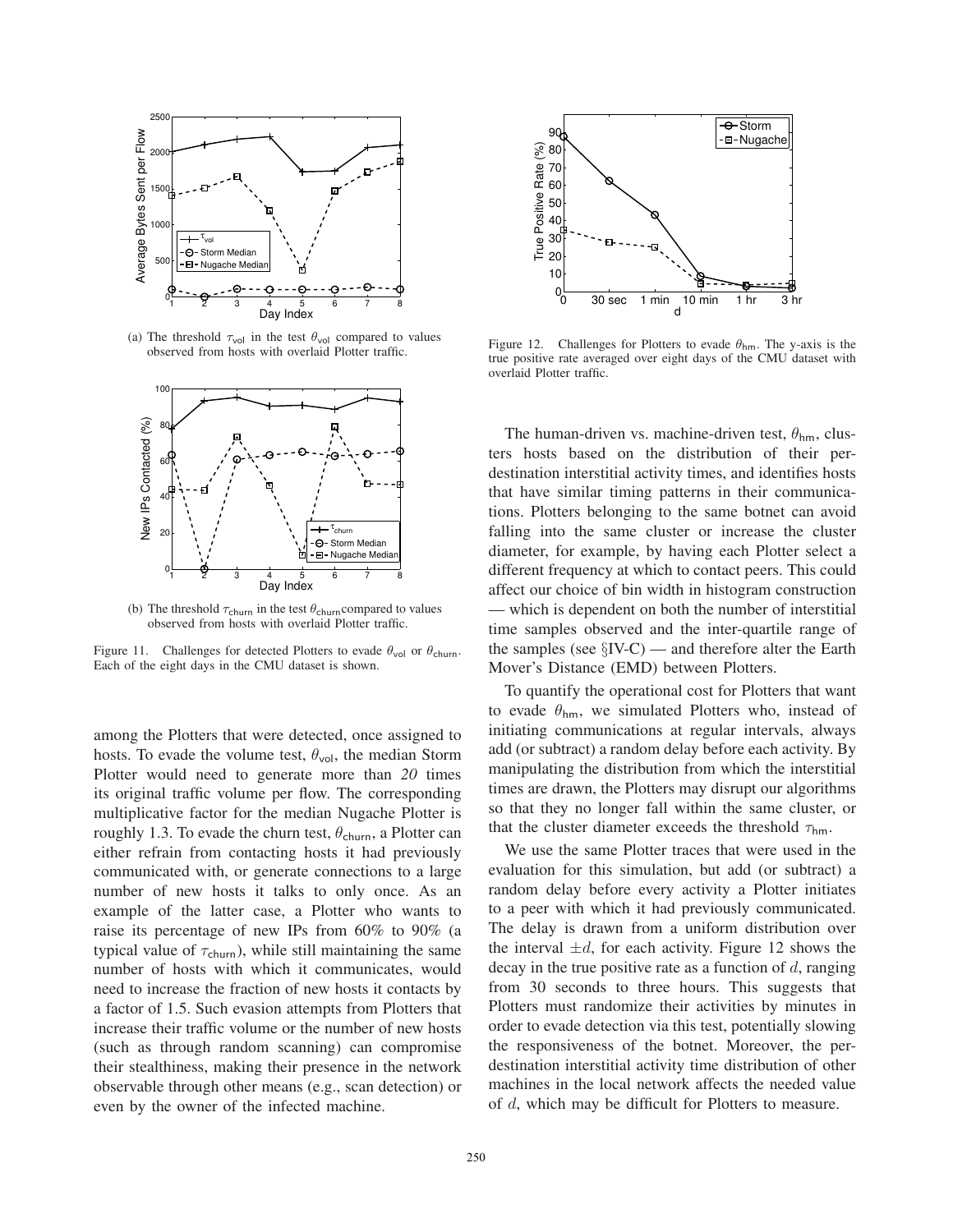Since our tests focus on characteristics that describe differences in Plotter and Trader behavior, a limitation of this approach is in identifying Plotters that only affect Traders, e.g., a Plotter binary that spreads through P2P file-sharing networks. In this case, the Plotter traffic could be obscured by activities from the Trader, if the Trader is a heavy file-sharing user generating high volumes of traffic, for example. One method of distinguishing between Plotter and Trader traffic on a host might be to separate traffic by application, such as determined using port numbers. Traffic from each port, or a group of associated ports, can then be applied individually to the tests in §IV. While in our evaluations the hosts to which we assigned bot traces were sometimes Traders, and were still effectively identified by the FindPlotters algorithm, a more comprehensive study as to how Plotters can selectively infect only Traders that will obscure its traffic is part of ongoing work.

### VII. CONCLUSION

In networks where P2P file-sharing is commonplace, a challenge in identifying bots managed via P2P infrastructures is the similarities that their network behaviors share with P2P file-sharing applications. In this paper we developed a series of tests for separating the two classes of P2P applications, and in particular for identifying bots within a network prior to their engaging in overt attacks. Our tests work on flow records, without access to individual packets. As such, our technique is scalable to busy networks where packet capture (or even packet header capture) is not cost-effective, and is also immune to bot payload encryption.

Using bot traces and traces of traffic collected at the edge of a university network, we showed that our technique enabled the identification of Storm and Nugache bots with false positive rates of only 0.47% and 0.57% on average, respectively. At these false positive rates, we identified 87.50% of the implanted Storm bots, and 34.80% of the Nugache bots. Our lower detection rate for Nugache derives from the low and variable activity of the bots in our data (see  $\S$ V-B), and so we believe this number to be conservative. We further evaluated the changes in bot behavior needed to evade our technique, and found that bots would need to increase their average flow size by roughly a factor of 1.3; increase the fraction of new IP addresses they contact by a factor of 1.5; or randomize their interstitial connection times significantly (e.g., in a range of minutes). Moreover, the bots would need to accomplish this despite other traffic from the host it occupies, and since we defined our tests' thresholds relative to the background traffic, the behavior necessary to evade detection in any given network would typically be unknown to the attacker.

### ACKNOWLEDGMENTS

We are grateful to Guofei Gu, Chris Lee, Wenke Lee and Junjie Zhang for providing botnet traces for our evaluations, and to Chas DiFatta, Mark Poepping and members of the EDDY Initiative (http://www.cmu.edu/eddy/) for facilitating access to the network traffic from Carnegie Mellon University. This research was supported in part by NSF awards 0326472, 0756998 and 0831245.

### **REFERENCES**

- [1] J. Grizzard, V. Sharma, C. Nunnery, and B. Kang, "Peerto-peer botnets: Overview and case study," in *Wksh. Hot Topics in Understanding Botnets*, 2007.
- [2] P. Maymounkov and D. Mazieres, "Kademlia: A peerto-peer information system based on the xor metric," in *Intern. Wksh. Peer-to-Peer Systems*, 2002.
- [3] D. Stutzbach and R. Rejaie, "Understanding churn in peer-to-peer networks," in *ACM SIGCOMM Internet Measurement Conf.*, 2006.
- [4] S. Saroiu, P. Gummadi, and S. Gribble, "A measurement study of peer-to-peer file sharing systems," in *Multimedia Computing and Networking*, 2002.
- [5] K. Gummadi, R. Dunn, S. Saroiu, and S. Gribble, "Measurement, modeling, and analysis of a peer-to-peer file-sharing workload," in *ACM Symp. Operating Systems Principles*, 2003.
- [6] S. Gianvecchio, M. Xie, Z. Wu, and H. Wang, "Measurement and classification of humans and bots in internet chat," in *USENIX Security Symp.*, 2008.
- [7] J. Binkley and S. Singh, "An algorithm for anomalybased botnet detection," in *Wksh. Steps to Reducing Unwanted Traffic on the Internet*, 2006.
- [8] E. Cooke, F. Jahanian, and D. McPherson, "The zombie roundup: Understanding, detecting, and disrupting botnets," in *Wksh. Steps to Reducing Unwanted Traffic on the Internet*, 2005.
- [9] J. Goebel and T. Holz, "Rishi: Identify bot contaminated hosts by IRC nickname evaluation," in *Wksh. Hot Topics in Understanding Botnets*, 2007.
- [10] C. Livadas, B. Walsh, D. Lapsley, and T. Strayer, "Using machine learning techniques to identify botnet traffic," in *IEEE LCN Wksh. Network Security*, 2006.
- [11] P. Bächer, T. Holz, M. Kötter, and G. Wicherski, "Know your enemy: Tracking botnets," The Honeynet Project and Research Alliance, Tech. Rep., 2005.
- [12] A. Karasaridis, B. Rexroad, and D. Hoeflin, "Wide-scale botnet detection and characterization," in *1st Wksh. Hot Topics in Understanding Botnets*, 2007.
- [13] S. Stover, D. Dittrich, J. Hernandez, and S. Dietrich, "Analysis of the Storm and Nugache trojans: P2P is here," *USENIX ;login*, vol. 32, no. 6, 2007.
- [14] P. Porras, H. Saidi, and V. Yegneswaran, "A multiperspective analysis of the Storm (Peacomm) worm," Computer Science Laboratory, SRI International, Tech. Rep., 2007.
- [15] T. Holz, M. Steiner, F. Dahl, E. Biersack, and F. Freiling, "Measurements and mitigation of peer-to-peer-based botnets: A case study on Storm worm," in *USENIX Wksh. Large-Scale Exploits and Emergent Threats*, 2008.